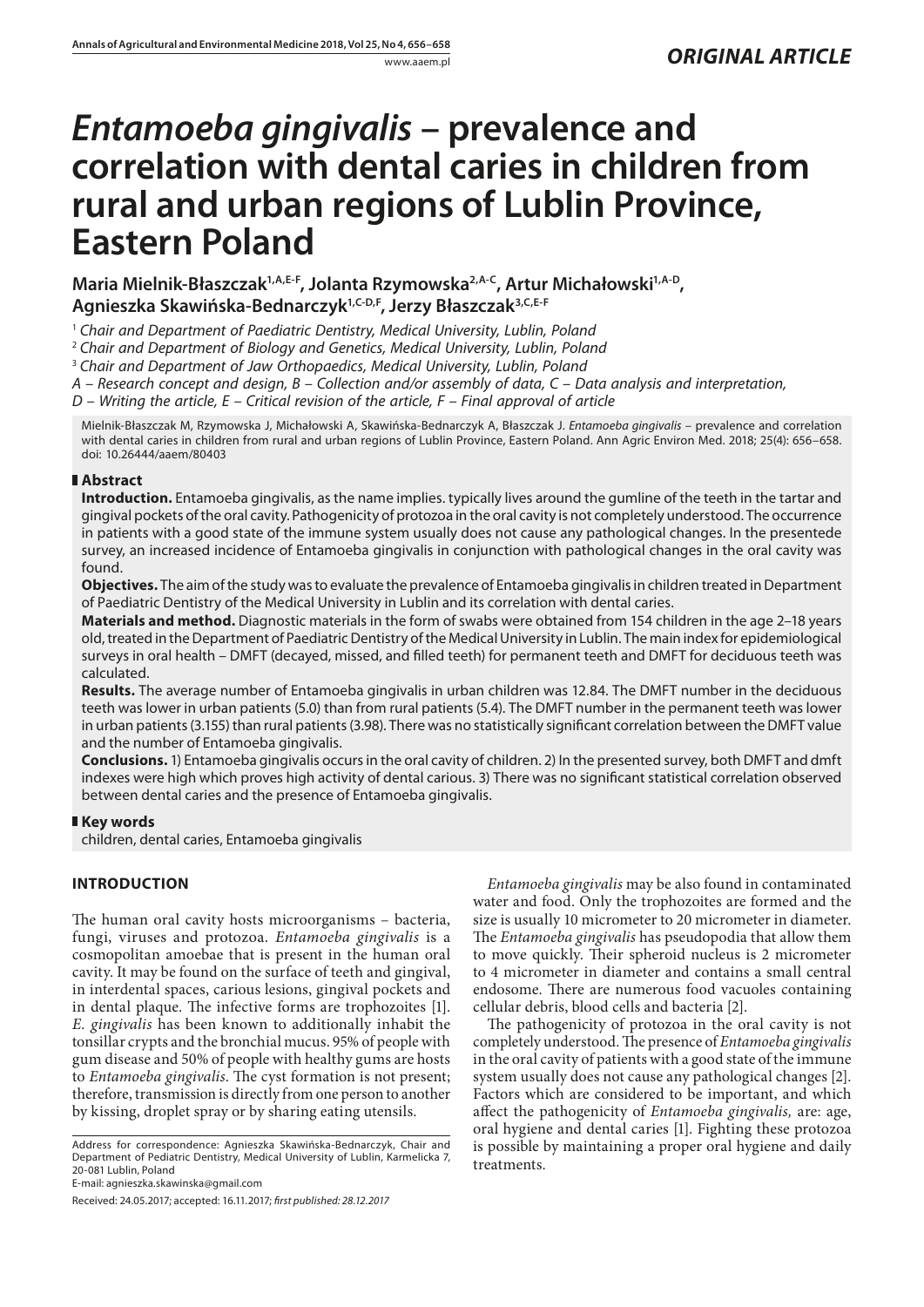Maria Mielnik-Błaszczak, Jolanta Rzymowska, Artur Michałowski, Agnieszka Skawińska-Bednarczyk, Jerzy Błaszczak . *Entamoeba gingivalis* – prevalence…

#### **OBJECTIVES**

The aim of the study was to evaluate the prevalence of *Entamoeba gingivalis* among children treated in the Department of Pediatric Dentistry of the Medical University in Lublin and its correlation with dental caries.

## **MATERIALS AND METHOD**

Diagnostic materials in the form of swabs were obtained from 154 children aged 2–18, treated in the Department of Pediatric Dentistry of the Medical University in Lublin. The main index for epidemiological surveys in oral health – DMFT (decayed, missed, and filled teeth) for permanent teeth and dmft for deciduous teeth was calculated.

Specimens taken from the gingival pouch, subgingival areas and gums by using sterile swabs were examined for the presence of *Entamoeba gingivalis.* The trophozoites were noticed in microscopic preparations (Microscope CX41, Olympus, Tokyo, Japan; 400×) 30 minutes after sampling.

The swabs were washed in 0.9% NaCl solution. A drop of each sample was placed under a microscope (type, company, town, country) and 0.1% safranin aqueous solution placed on the slide in order to make the parasites' cell morphology visible and facilitate counting (Fig. 1). Simultaneously, the samples were stained with trichrome according to Wheatley's method for further light microscopic studies (160x and 1000x).

*Entamoeba gingivalis* cells were identified by observation of morphology and characteristic movement of pseudopodia.

The obtained study results were statistically analyzed using SPSS Statistics 21 (IBM, Warsaw, Poland).



**Figure 1.** Trophozoite of *Entamoeba gingivalis* on a direct smear from the oral cavity, coloured with safranine. Magn. 1,000×

### **RESULTS**

The average number of *Entamoeba gingivalis* in urban children was 12.84 unity. A lower number of amoeba was found in rural children (10.74 unity) (Fig. 2). The value in Mann Whitney U test was 0.728, level of significance – 0.05.

More amoebas were found in girls (14.24) compared to boys (10.03) (Fig. 3). Value in Mann Whitney U test – 0.295, level of significance – 0.05.



**Figure 2.** Average number of Entamoeba gingivalis – urban/rural



**Figure 3.** Average number of Entamoeba gingivalis – male/female

The dmft number in the deciduous teeth was lower in urban patients (5.0) than rural patients (5.4). The dmft in the temporary dentition had the same value in boys and girls. The highest value was seen in the group of patients aged 2–6 years (8.6).

Pearson's correlation test did not confirm a statistically significant relation between the dmft value and the number of *Entamoeba gingivalis*.

The DMFT number in the permanent teeth was lower in urban patients cities (3.155) than from villages (3.98). The DMFT was also lower in boys than girls. The highest value of DMFT was in the group of patients of the age of 11 years and older (9).

Pearson's correlation test did not confirm a statistically significant relation between the DMFT value and the number of *Entamoeba gingivalis*.

## **DISCUSSION**

The study by Onyido *et al.* indicated that individuals with dental diseases and problems are more prone to oral protozoa colonization [4]. This, and previous studies, had similarly associated high oral protozoa harborage in individuals with poor oral and dental hygiene [5].

Vrablic *et al.* indicated that *E. gingivalis* does not usually occur among small children and the elderly [6]. In the presented survey, *E gingivalis* occurred in a group of children. The average number of *E gingivalis* in urban children was 12.84, whereas a smaller amount of amoebae was found in rural children (10.74). According to some authors, *E gingivalis* does not occur among small children and its rate of occurrence increases with age [6].